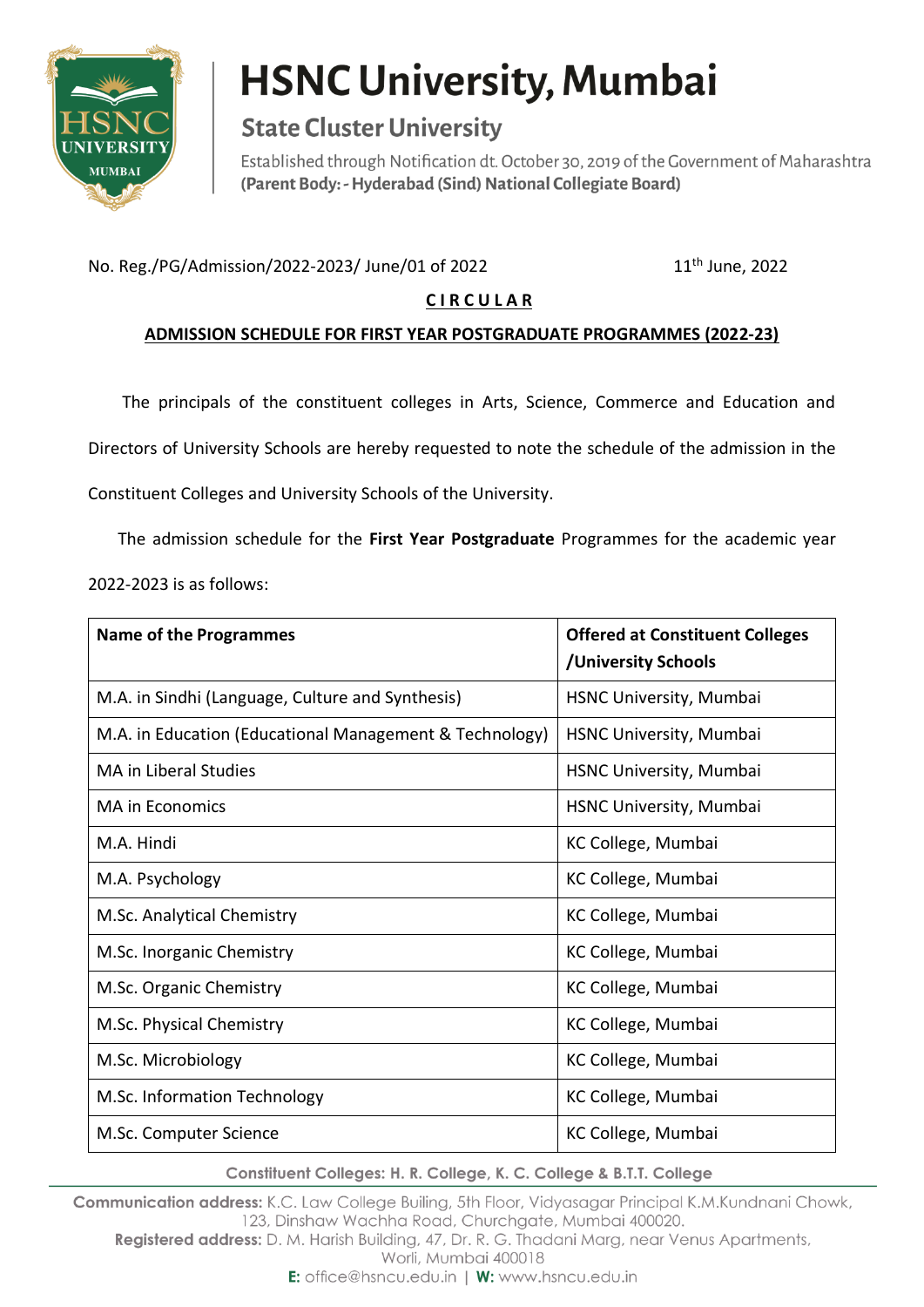

# **HSNC University, Mumbai**

### **State Cluster University**

Established through Notification dt. October 30, 2019 of the Government of Maharashtra (Parent Body: - Hyderabad (Sind) National Collegiate Board)

| M.Sc. Statistics            | KC College, Mumbai             |
|-----------------------------|--------------------------------|
| M.Com. Advanced Accountancy | KC College, HR College, Mumbai |
| M.Com. Business Management  | HR College, Mumbai             |
| M.Com. Banking and Finance  | HR College, Mumbai             |

| <b>MBA in Real Estate</b>         |                                      |
|-----------------------------------|--------------------------------------|
| <b>MBA with Specialization in</b> | Niranjan Hiranandani School of       |
| Finance                           | Management & Real Estate<br>(NHSMRE) |
| Marketing                         |                                      |
| Entrepreneurship<br>$\bullet$     |                                      |
| <b>Business Analytics</b>         |                                      |

| <b>Registration Link for all Programmes</b>                                                                                                                                                     | https://pgadmission.hsncu.edu.in/                                      |
|-------------------------------------------------------------------------------------------------------------------------------------------------------------------------------------------------|------------------------------------------------------------------------|
| <b>Registration Link for: MBA Programmes</b><br>(Students who have appeared for other<br>Common Entrance tests in 2021 need not<br>appear for HSNC University's Common<br>Entrance Test (HCET). | https://pgplusadmission.hsncu.edu.in/default.aspx                      |
| Online Registration for Pre-admission<br>University Enrollment & Programs of<br><b>Constituent Colleges</b>                                                                                     | 15/06/2022 - 27/06/2022                                                |
| <b>First Merit List</b>                                                                                                                                                                         | 28/06/2022 by 10:00 am                                                 |
| <b>Online Verification of Documents,</b><br>Confirmation of Admission and<br>Payment of Fees                                                                                                    | 28/06/2022 to 30/06/2022<br>(1100 am to 05.00 pm)                      |
| <b>Second Merit List</b>                                                                                                                                                                        | 01/07/2022 by 10.00 am                                                 |
| Online Verification of Documents,<br>Confirmation of Admission and<br>Payment of Fees                                                                                                           | 01/07/2022 and 04/07/2022<br>$(11.00 \text{ am to } 05.00 \text{ pm})$ |

Constituent Colleges: H. R. College, K. C. College & B.T.T. College

Communication address: K.C. Law College Builing, 5th Floor, Vidyasagar Principal K.M.Kundnani Chowk, 123, Dinshaw Wachha Road, Churchgate, Mumbai 400020. Registered address: D. M. Harish Building, 47, Dr. R. G. Thadani Marg, near Venus Apartments, Worli, Mumbai 400018

E: office@hsncu.edu.in | W: www.hsncu.edu.in